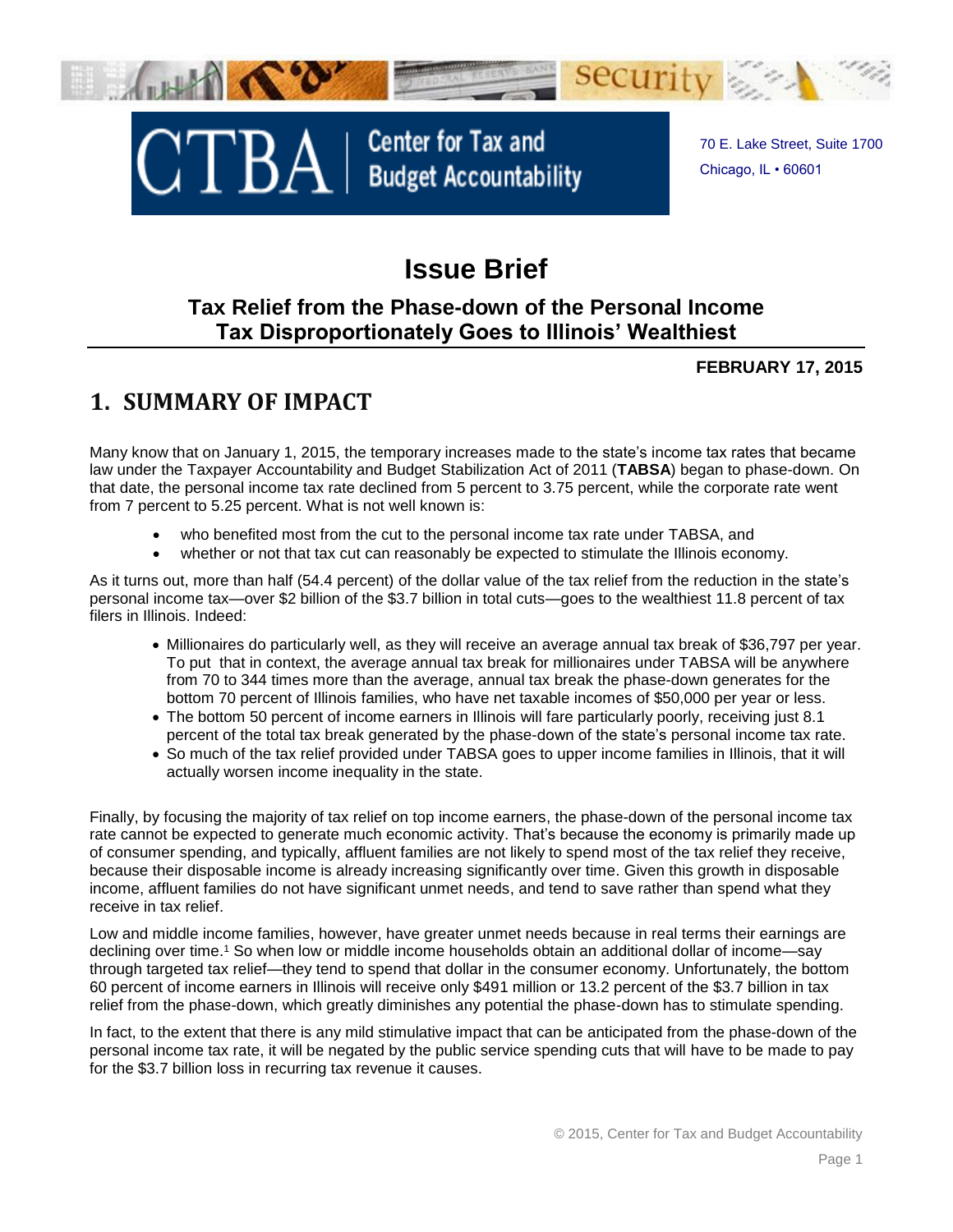### **2. WHO BENEFITS THE MOST FROM THE PERSONAL INCOME TAX RATE PHASE-DOWN?**

To obtain an accurate estimate of how the tax cuts implemented by the phase-down of the state's personal income tax rate from 5 percent to 3.75 percent will actually benefit Illinois taxpayers, a number of simple computations had to be made. First, to isolate the impact this tax cut will have on in-state families, only the income tax data for Illinois residents was considered. This required excluding data concerning taxpayers who either were partial year residents or were not residents of the state, but nonetheless were subject to the state's income tax.

Next, the benefit of the tax cut had to be analyzed across income classifications based on Illinois "Net" (i.e. "taxable") income, rather than gross earnings or federal Adjusted Gross Income amounts. That is because taxable income in Illinois is different in some key ways than taxable income at the federal level (e.g., no retirement income is subject to the Illinois income tax, whereas most retirement income is subject to the federal income tax). Moreover, the Illinois Department of Revenue (**IDOR**) maintains its database using Illinois "Net" (that is "taxable") income. What this means is that, because of the various deductions an individual is entitled to claim on his or her Illinois income tax return, an Illinois taxpayer's actual annual earnings are generally greater than his or her "Net" Illinois income. Hence, Figure 1 shows how the total dollar value of the tax cut created by the recent phase-down of the state's personal income tax rate will be distributed to Illinois taxpayers based on their Net incomes.

| <b>Net Illinois Income</b><br><b>Group</b> | <b>Total Difference</b><br>between 3.75%<br>and 5% for<br><b>Income Bracket</b> | % of Tax<br><b>Benefit</b> | <b>Average</b><br>Cut | <b>Average Net</b><br><b>Illinois</b><br><b>Income</b> | <b>Average</b><br><b>Adjusted</b><br><b>Gross Income</b> | % of Tax<br><b>Filers</b> |
|--------------------------------------------|---------------------------------------------------------------------------------|----------------------------|-----------------------|--------------------------------------------------------|----------------------------------------------------------|---------------------------|
| $$0 - $25,000$                             | (\$301,052,960)                                                                 | 8.1%                       | (\$106.89)            | \$8,550.90                                             | \$18,964.43                                              | 50.4%                     |
| \$25,001-\$35,000                          | (\$189,646,232)                                                                 | 5.1%                       | (\$372.32)            | \$29,785.39                                            | \$39,082.14                                              | 9.1%                      |
| \$35,001-\$50,000                          | (\$300,654,609)                                                                 | 8.1%                       | (\$526.45)            | \$42,115.75                                            | \$51,775.10                                              | 10.2%                     |
| \$50,001-\$75,000                          | (\$492,169,307)                                                                 | 13.2%                      | (\$768.78)            | \$61,502.31                                            | \$71,740.42                                              | 11.5%                     |
| \$75,001-\$100,000                         | (\$418,908,679)                                                                 | 11.2%                      | (\$1,080.17)          | \$86,413.26                                            | \$97,258.15                                              | 6.9%                      |
| \$100,001-\$200,000                        | (\$809, 279, 182)                                                               | 21.7%                      | (\$1,677.04)          | \$134,162.76                                           | \$146,324.98                                             | 8.6%                      |
| $$200,001-$<br>\$1,000,000                 | (\$717,656,313)                                                                 | 19.2%                      | (\$4,371.34)          | \$349,706.85                                           | \$365,598.00                                             | 2.9%                      |
| \$1,000,001 or<br>Greater                  | (\$503, 206, 395)                                                               | 13.5%                      | (\$36,797.54)         | \$2,943,802.83                                         | \$2,976,255.53                                           | 0.2%                      |
| Total                                      | (\$3,732,573,676)                                                               | 100.0%                     | (\$668.28)            | \$53,462.03                                            | \$64,072.49                                              | 100.0%                    |

#### **Figure 1 Share of Tax Cut by Net Illinois Income—Illinois Residents Only (Estimate Done Using 2011 Income Tax Data)**

Source: CTBA analysis of the Illinois Department of Revenue's Personal Income Tax data for tax year 2011. Numbers do not add up due to rounding.

As shown in Figure 1, it is estimated that the wealthiest households in the state, those with net taxable incomes in excess of \$1,000,000 (with an average annual AGI of nearly \$3 million)—who make up just 0.2 percent of all Illinois taxpayers—will receive 13.5 percent of the total tax cut resulting from the phase-down in the personal income tax rate. In fact, over \$1.2 billion, or roughly one-third of the total tax relief, goes to just the wealthiest 3.1 percent of taxpayers*. Indeed, the average, annual tax break of nearly \$37,000 that millionaires receive from the phase-down of the state's personal income tax rates is roughly 70 times greater than the*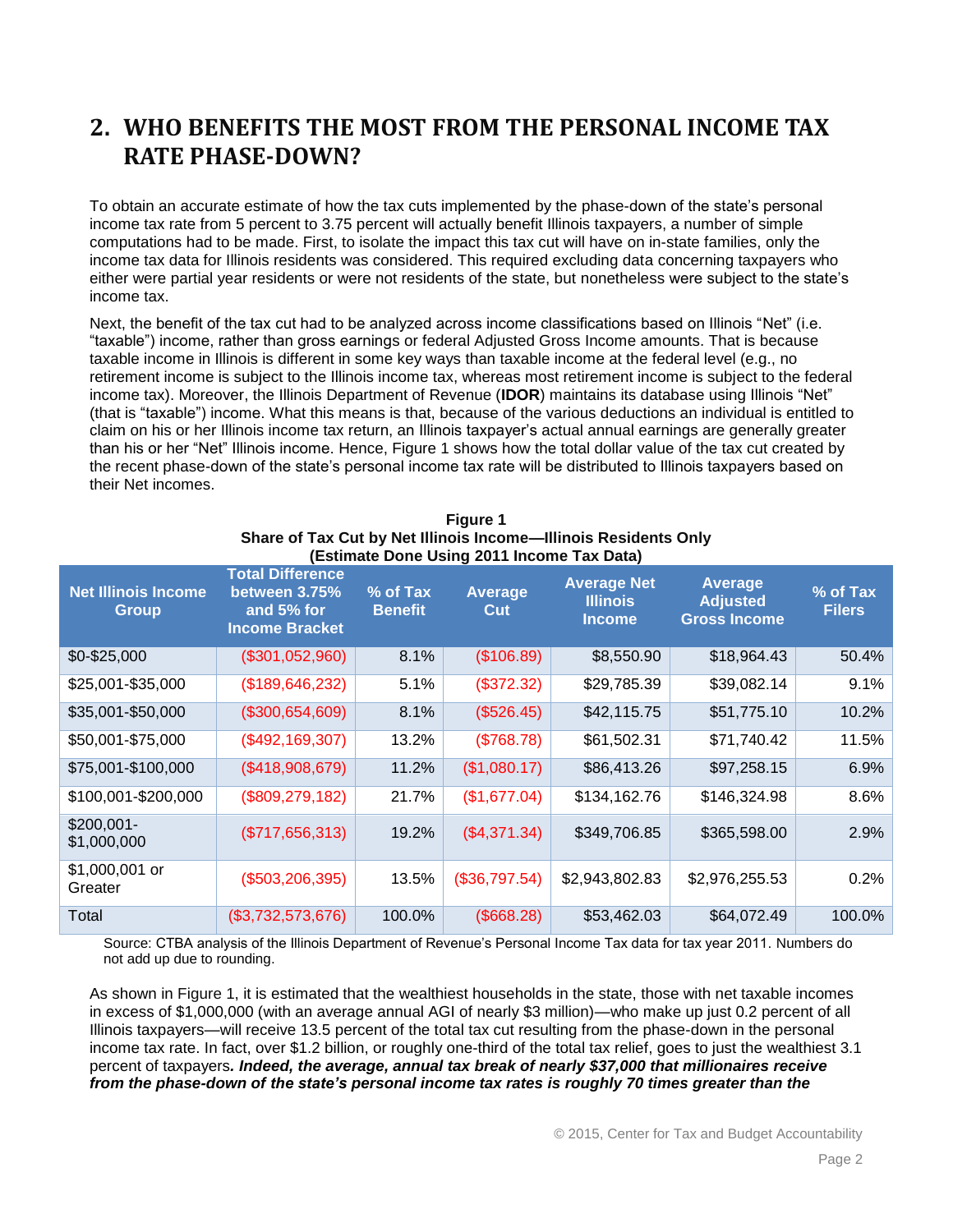#### *average, annual tax break of \$526 for families with taxable incomes that range from \$35,000-\$50,000 per year.*

Unfortunately, IDOR's data could not be sorted by the standard "top 10 percent in earnings versus the bottom 90 percent" typically utilized in these types of comparisons. The closest to that metric into which the IDOR data could be sorted was the top 11.8 percent compared to the bottom 88.2 percent. However, that comparison, which is shown in Figure 2, is eye-opening.

**Figure 2**

| <b>Figure</b> 2<br><b>Comparison of Tax Cut by Net Illinois</b><br>(Estimate Done Using 2011 Income Tax Data) |                                                                                       |                            |                           |  |
|---------------------------------------------------------------------------------------------------------------|---------------------------------------------------------------------------------------|----------------------------|---------------------------|--|
| <b>Net Illinois Income</b><br><b>Bracket</b>                                                                  | <b>Difference between</b><br>$3.75\%$ and 5% tax<br>rate for Income<br><b>Bracket</b> | % of Tax<br><b>Benefit</b> | % of Tax<br><b>Filers</b> |  |
| \$0-\$100,000                                                                                                 | (\$1,702,431,787)                                                                     | 45.6%                      | 88.2%                     |  |
| \$100,001 and Greater                                                                                         | (\$2,030,141,890)                                                                     | 54.4%                      | 11.8%                     |  |

Source: CTBA analysis of the Illinois Department of Revenue's Personal Income Tax data for tax year 2011.

As illustrated in Figure 2, the majority of the tax relief from the phase-down of the income tax—over 54 percent—is estimated to go to the wealthiest 11.8 percent of taxpayers. This leaves only 45.6 percent of the benefit of the tax cut for the bottom 88.2 percent of Illinois taxpayers with "Net" incomes of \$100,000 or less. Moreover, even within that latter group, tax relief is unequally distributed. *Households with taxable net incomes of less than \$25,000, which make up over half of all income tax filers in the state, will receive just 8.1 percent of the total tax relief from the January 1, 2015 phase-down.*

### **3. TARGETING TAX RELIEF TO THE WEALTHIEST FAMILIES IS NOT LIKELY TO STIMULATE THE ILLINOIS ECONOMY**

One of the primary reasons used to justify tax relief is creating an economic stimulus. Certainly, the state of Illinois could use such a stimulus, given that its economic growth has lagged both the U.S. and Midwest since the Great Recession ended.<sup>2</sup> Unfortunately, the tax relief provided by the phase-down of the state's income tax rates under TABSA cannot reasonably be expected to have a stimulative impact on the Illinois economy. The reasons for this are fairly simple to understand.

For an income tax break to serve as an effective economic stimulus, two conditions must be satisfied. First, the tax break itself must be targeted to enhance consumer spending. This typically stimulates growth, because consumer spending makes up such a significant portion of the economy overall, accounting for 68-70 percent of all economic activity at both the state and national levels.<sup>3</sup> Second, the value of the enhanced consumer spending generated by the tax break cannot be paid for by cutting spending on core services. Indeed, the body of research indicates that when governments offset the dollar value of tax breaks with cuts to service expenditures, the net impact on the economy is negative.<sup>4</sup>

To satisfy the first condition and effectively stimulate consumer spending, income tax relief has to be focused on low to middle income families, because they have a much greater "Marginal Propensity to Consume" (**MPC**) than do higher income families.

A family's "Marginal Propensity to Consume" is simply the economic term for how much that family's consumer spending habits will change, relative to changes in family income. Families with fewer available resources have a higher MPC than those with more resources, for obvious reasons. <sup>5</sup> Generally, those with less resources have material unmet needs, so when they obtain an additional dollar of income, they tend to spend a greater portion of that additional dollar than would a high-income household.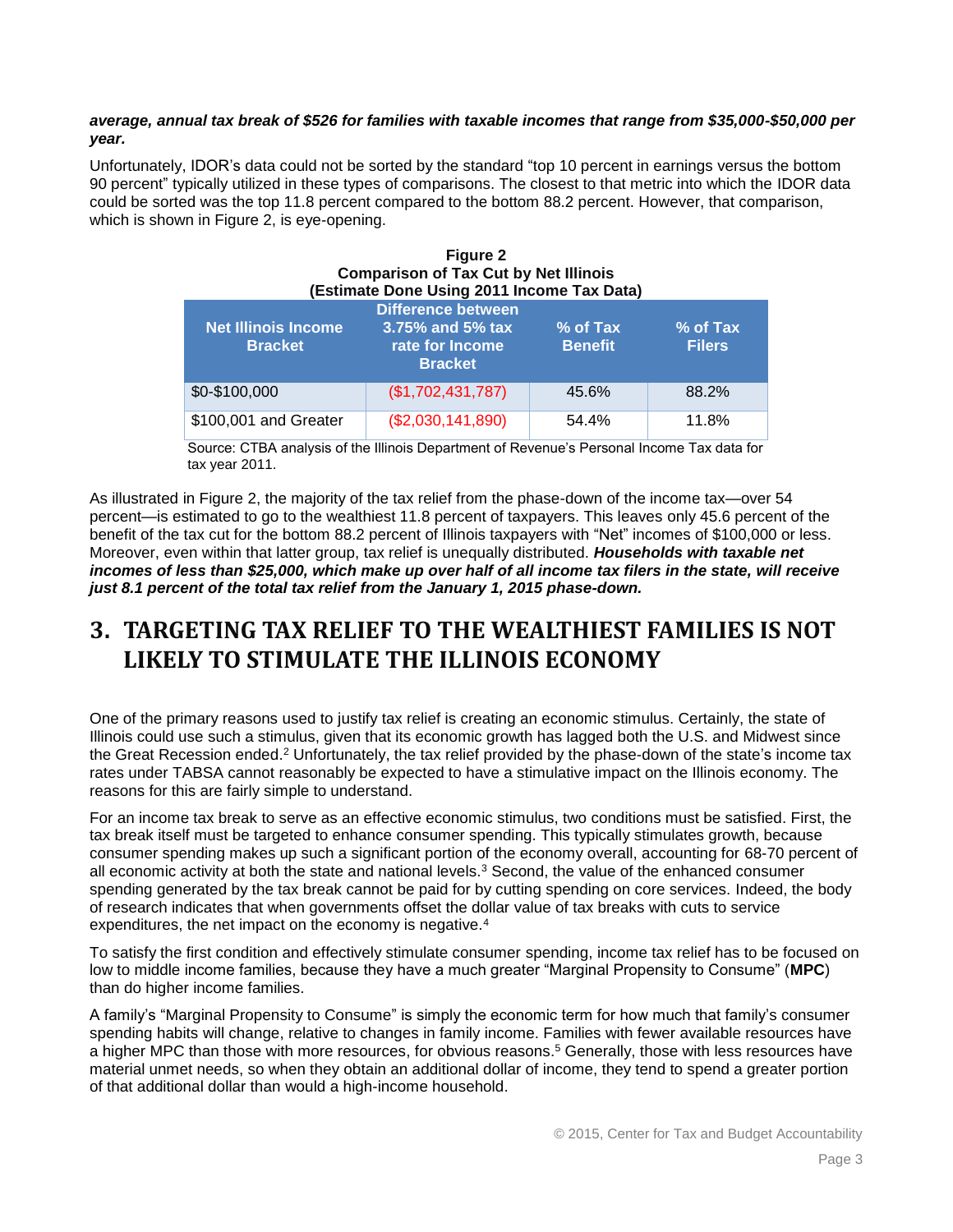Why low to middle income families have such a high Marginal Propensity to Consume is easy to understand once the growth in income inequality over time is considered. The period between the end of World War II and the late 1970s was a positive time economically for most American families, regardless of income level. During that sequence, all segments of the population realized income growth after inflation, leaving the gaps between higher income and lower income households mostly unchanged.<sup>6</sup> Since 1979, however, the incomes of the highest earning households have grown at a much faster rate than those of others. Indeed, after factoring in inflation, the bottom 90 percent of households in the U.S. have seen their incomes decline since 1979, while the top ten percent have seen their incomes increase, as highlighted in [Figure 3](#page-3-0).

<span id="page-3-0"></span>

| Income Group   | 1947-1979 | $1979 - 2011$ |
|----------------|-----------|---------------|
| <b>Top 10%</b> | $34.1\%$  | $139.8\%$     |
| Bottom 90%     | 65.9%     | $-39.8%$      |

| <b>Figure 3</b>                              |  |
|----------------------------------------------|--|
| Change in Average US Income Growth over Time |  |

Source: Economic Policy Institute. Data used is from Piketty and Saez, "Income Inequality in the United States, 1913-1998", *Quarterly Journal of Economics*, 118(1), 2003, 1-39 (Tables and Figures Updated to 2011 in Excel format, January 2013), http://elsa.berkeley.edu/~saez/

<span id="page-3-1"></span>Moreover, growth in income inequality is not just a national phenomenon. It has also held true for households in Illinois. As shown in [Figure 4](#page-3-1), when adjusted for inflation, the lowest earning 60 percent of Illinois households saw a real decline in wages during the period between 1979 and 2014. In contrast, the highest earning 40 percent of households saw real-wage growth over the same period, with the top 10 percent realizing over 20 percent growth in wages over this sequence.



**Figure 4 Change in Inflation Adjusted Real Wages in Illinois, 1979-2014**

Source: Economic Policy Institute analysis of Current Population Survey data, adjusted for inflation using the CPI-U-RS.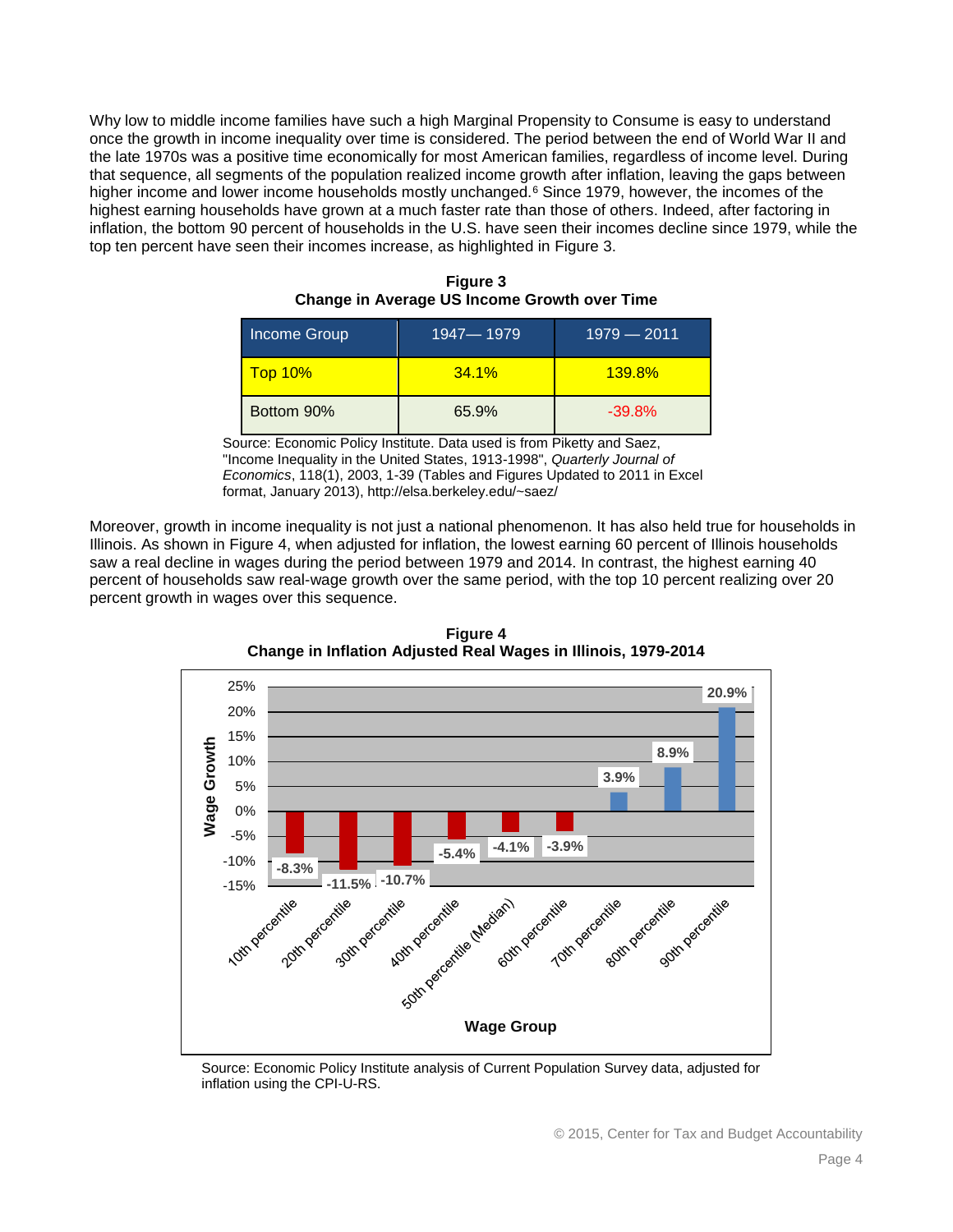As indicated previously, the vast majority of the tax relief from the phase-down of the state's income tax rates is projected to benefit high-income households in Illinois that have a low MPC. Indeed, fully 78.8 percent or \$2.94 billion of the total \$3.73 billion tax cut provided by the personal income tax rate reduction under TABSA goes to the top 30 percent of taxpayers in Illinois, who have low MPCs and have had growth in real income over time. **Hence, little or no stimulative impact can reasonably be projected to be generated by the vast majority of the tax relief provided by the phase-down in the personal income tax rate.** 

#### **Meanwhile, the bottom 60 percent of income earners in Illinois—who have experienced real loss in wages over the last 30 years—receive just 13.2 percent, or \$491 million of the \$3.7 billion in total tax breaks provided by the phase-down.**

It is particularly hard to support the phase-down of the personal income tax rate under TABSA, when that phase-down is considered in context of the growth in income inequality occurring nationally and in Illinois. Providing a tax cut to millionaires—who constitute just the wealthiest 0.2 percent of all Illinois families—that has a dollar value some 70 times or more greater than the tax cut given to the bottom 60 percent of the state's income earners, will actually worsen income inequality in Illinois, while providing no material stimulus to the economy. Finally, even if the bottom 60 percent of income earners in Illinois used their entire \$491 million in tax relief to increase their consumer spending, the slight bump in economic activity that this would generate will be more than offset by the potentially multi-billion dollar spending cuts Illinois would have to implement to pay for the total tax break cost of \$3.7 billion.<sup>7</sup>

## **4. LIKELY IMPLEMENTATION OF SPENDING CUTS TO PAY FOR THE TAX CUTS CREATED BY PHASE-DOWN OF THE STATE'S INCOME TAX RATES**

While on the one hand the tax relief provided by the phase-down of the state's individual income tax rate cannot be expected to generate a meaningful economic stimulus, on the other it will have a very significant impact on the state's budget. The phase-down of the personal and corporate income tax rates that became effective on January 1, 2015, took place halfway through the state's current fiscal year—FY 2015 (which began on July 1, 2014 and runs through June 30, 2015). While the rate reduction created a significant revenue loss in FY2015 compared to FY2014, its impact will be somewhat mitigated, since the reduced income tax rates will be in effect for only six months of FY2015. Things will be worse in FY2016, because those reduced income tax rates will be in effect for the full fiscal year. As a result, it is estimated that General Fund revenue in FY2016 will be some \$5 billion less than it was in FY2014, as shown in [Figure 5](#page-4-0).

#### **Figure 5 General Fund Recurring Revenue Comparison FY2014 Actual to FY2016 Projected (\$ Millions)**

<span id="page-4-0"></span>

|                             | FY2014 (Actual) | <b>FY2016 (Projected)</b> |
|-----------------------------|-----------------|---------------------------|
| <b>General Fund Revenue</b> | \$36,718        | \$31,710                  |
| Difference (\$)             | N/A             | (\$5,008)                 |
| Difference (%)              | N/A             | $-13.6%$                  |

Sources: FY2014 from COGFA*, State of Illinois Budget Summary Fiscal Year 2015* (Springfield, IL: August 2014), 25; and FY2016 from COGFA, *3- Year Budget Forecast FY2015-FY2017* (Springfield, IL: March 2014), 12.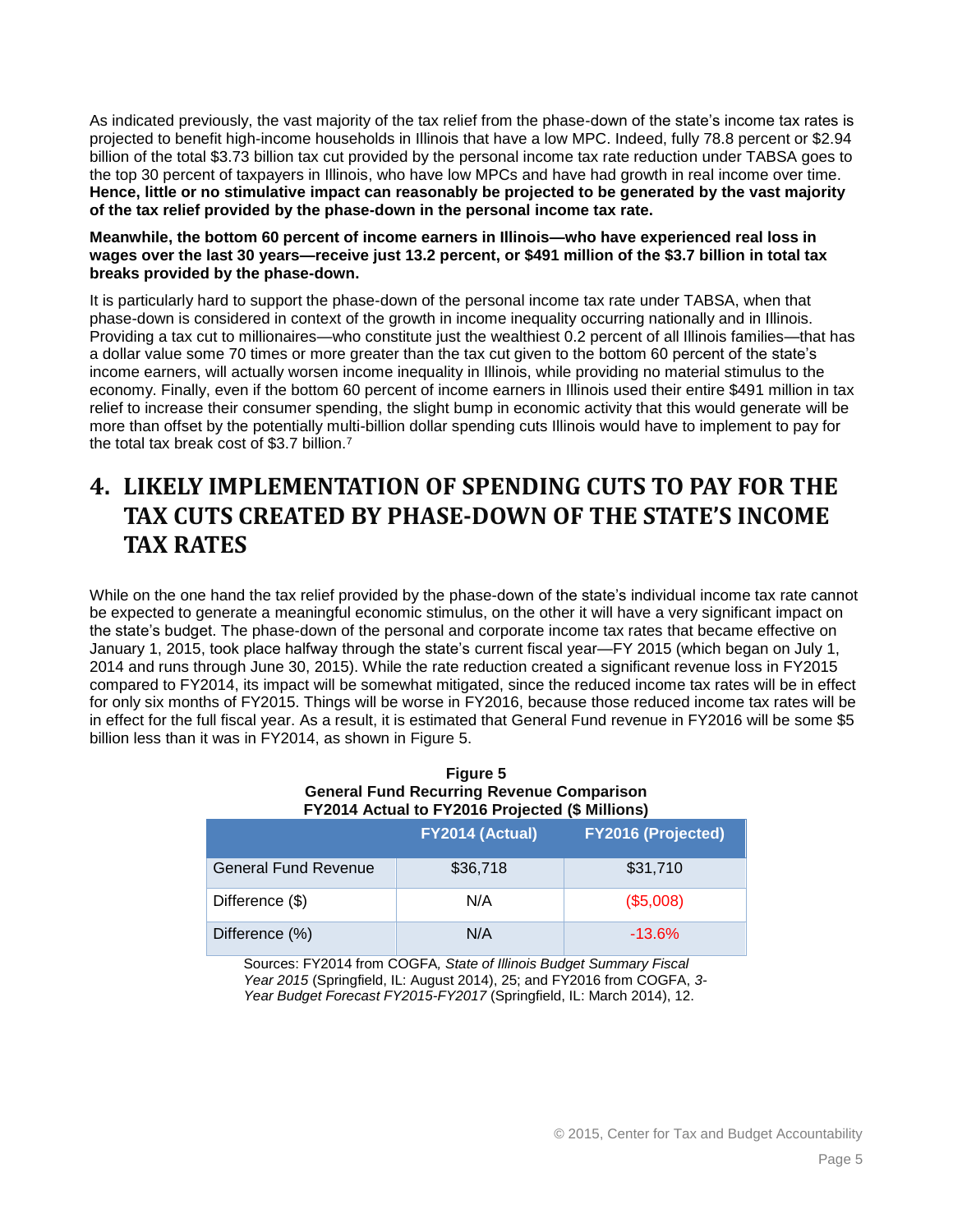Governor Bruce Rauner has indicated that spending will be cut to accommodate the aforementioned \$5 billion revenue loss. By one estimate, state agencies are even being asked to cut their current, FY2015 budgets by 20 percent.<sup>8</sup> If such a policy is fully implemented across the board, service spending could be cut by some \$4.9 billion (i.e. 20 percent of the \$24.9 billion appropriated for services in FY2015).<sup>9</sup> Given that \$9 out of \$10 spent through the state's General Fund go to education, healthcare, human services, and public safety, cuts of that magnitude will harm virtually every community in Illinois, and provide no corresponding benefit. Indeed, the imposition of the significant General Fund spending cuts needed to pay for the tax cuts under TABSA will more than offset any stimulative economic impact the tax cuts may generate.

**For more information, contact the Center for Tax and Budget Accountability:**

Ralph Martire, Executive Director, (312) 332-1481 o[r rmartire@ctbaonline.org](mailto:rmartire@ctbaonline.org) Bobby Otter, Budget Director, (312) 332-2151 or [botter@ctbaonline.org](mailto:botter@ctbaonline.org) Amanda Kass, Research Director, (312) 332-1103 or [akass@ctbaonline.org](mailto:akass@ctbaonline.org) Deborah Olaleye, Research Associate, (312) 332-1348 or [dolaleye@ctbaonline.org](file://CTBAServer/Shared/BUDGET%20AND%20TAX/Revenue/Income%20Tax/2015%20Temp%20Income%20Tax%20Phase%20Down/dolaleye@ctbaonline.org) www.ctbaonline.org